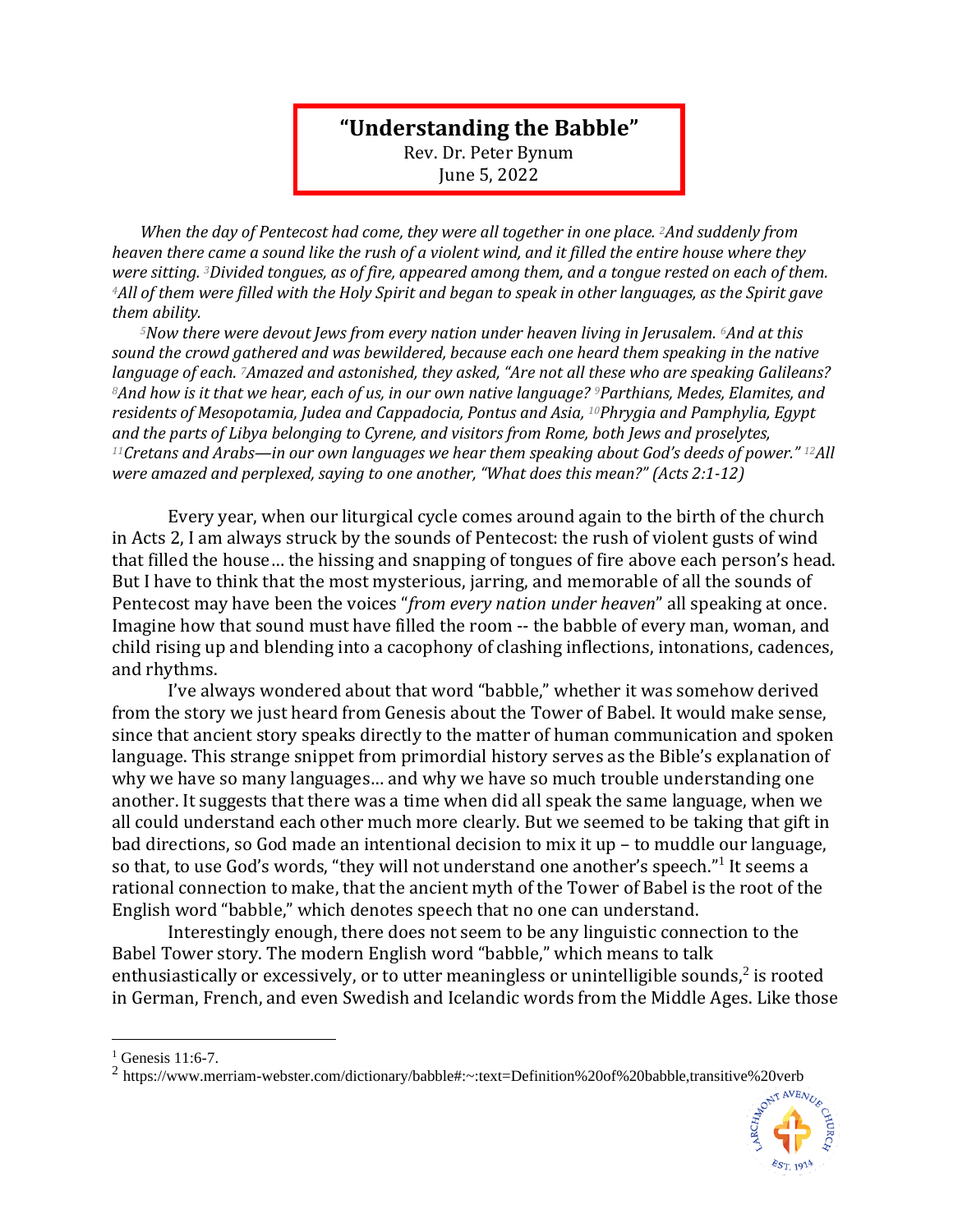older words, "babble" is an example of "onomatopoeia," which means it is a word that is based on the sound it describes. $3$ 

There are two sounds, in particular, that "babble" recalls. The first is the sound that babies make when they are first learning to talk, specifically the "ba-ba-ba" sounds that come very early in their explorations with speech. At first, those sounds are unintelligible. They are just noises that have no real meaning. They are trying to point to something, there is some kind of thought and purpose behind the sound, but the point does not come across.

Getting back to the Tower of Babel and the house church of Pentecost, I would liken these baby sounds to the babble we hear all the time around us. There are so many words it is hard to make sense of them. And let's face it, a lot of it is infantile. Some of the words are trying to point to something. Some of the words even have some thought and purpose behind them. But even the halfway coherent thoughts are easily drowned out, and it all just seems to disintegrate into a constant hum of "blah-blah-blah." I think we all feel like that the barrage of the babble is almost unbearable. The decibel level is too high… the word count is too high… and we need someone or something to break through the noise so we can all hear clearly again.

But there is another linguistic use of "babble" that we can relate to in a much more positive way. There is another sound that the word emulates, and it may be coming to your mind right now. It is the sound of a moving stream, the soft gurgling flow of water over rocks and ledges. There is a reason that many people use sound machines at night to clear out the mental clutter of the day or drown out the jarring noise of the street outside, and that a great many of those sound machines bubble out the sounds of a babbling brook. While the blah-blah-blah of incoherent speech tends to increase our anxiety level, the soothing sound of gently descending water has a way of reducing it -- soothing our nerves, calming our spirits, and helping us rest.

Some of you may remember Robert Redford's 1992 movie "A River Runs Through It." It was based on the writings of Norman Maclean, the son of a Presbyterian preacher who raised his family on the banks of the Bitterroot and Blackfoot Rivers in Montana. The river is a constant in the film, to the point that it becomes more of a character than a setting. As the chaos of the world mixes the joy of the family with healthy doses of tragedy and pain, and as things get snagged and tangled like old fishing line, the stoic moving river seems to be the only constant. It just keeps flowing on, stately and unchanging.

Some of the most beautiful words of Maclean's book make it into Redford's movie verbatim and intact. As the film comes to a close, an elderly Norman is seen rhythmically casting a fly into the river as his voiceover captures the eternal reach of the moment. "When I am alone in the half light of the canyon," Norman says,

all existence seems to fade to a being with my soul and memories, and the sounds of the Big Blackfoot River, and a four-count rhythm, and the hope that a fish will rise. Eventually, all things merge into one, and a river runs through it. The river was cut by the world's great flood and runs over rocks from the basement of time. On some of the rocks are timeless raindrops. Under the rocks are the words, and some of the words are theirs.<sup>4</sup>

 $3 \text{ http://www.wordwizard.com/phpbb3/viewtopic.php?t=6979};$ 

[https://www.etymonline.com/word/babble#:~:text=babble%20\(v.\),Old%20French%20babillier%2C%20etc.\)](https://www.etymonline.com/word/babble#:~:text=babble%20(v.),Old%20French%20babillier%2C%20etc) <sup>4</sup> *A River Runs Through It*, directed by Robert Redford (Columbia Pictures, 1992).